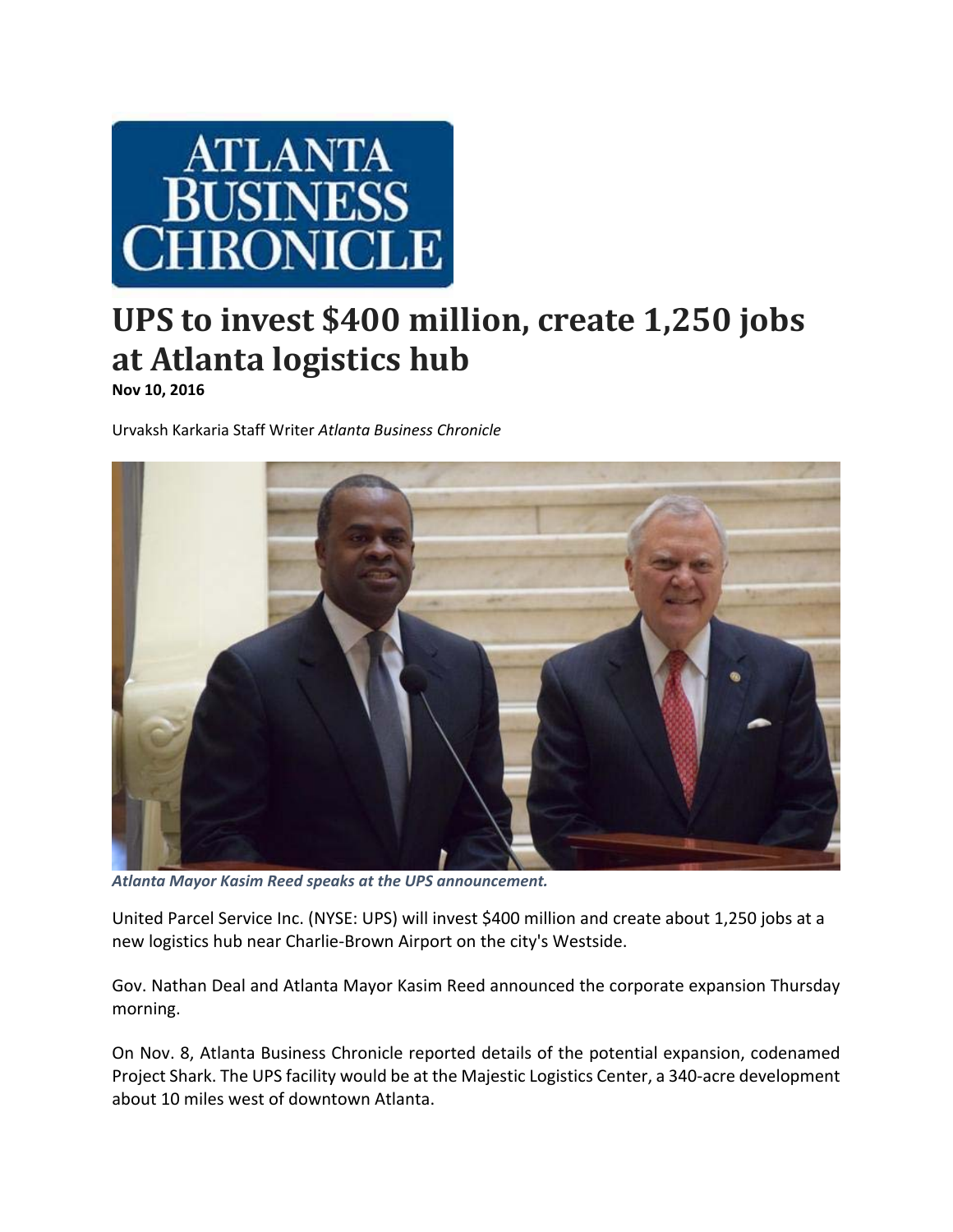The 1.3 million square foot Atlanta regional packaging center will be UPS' third largest, trailing mega‐hubs in Louisville, Ky. and Chicago., a real estate source told Atlanta Business Chronicle Nov. 8. Georgia competed with two neighboring states for the project.

The facility  $-$  UPS' Southeast hub  $-$  will handle more than 100,000 packages per hour and include 15 miles of conveyer belts. It is expected to open in fall 2018, in time for the holiday shopping traffic.

"This building is going to be showcase for UPS customers showing all of our technology that we are implementing," UPS CEO David Abney said.

The UPS expansion in the gritty Fulton Industrial corridor promises to economically revitalize a commercially depressed area and help attract retail, industrial and office developments.

"We have so many of these announcements and they are in parts of the city that are already thriving and doing well," Mayor Reed said. "UPS' intentional decision to put this kind of investment in an area that genuinely needs it, speaks to the character and caliber of one of the world's great businesses."

The site design calls for 1,324 auto parking spaces, 1,064 trailer storage spaces, 57 retail auto spaces and 216 tractor service parking spaces, according to a building permit filed Nov. 8.

"We are looking at the UPS large hubs around the country to define our approach to modernization and expansion," UPS spokeswoman Susan Rosenberg said Tuesday.

UPS has announced a multi-year strategy to put new technology and systems into its hubs that help in the sorting and loading process.

This investment will help with "efficiency improvement, as well as maintaining reliability and delivery accuracy as our volume grows," Rosenberg said.

In Louisville, Ky., UPS has a 5.2 million-square-foot worldwide air hub  $-$  Worldport  $-$  that processes an average of 1.6 million packages daily. Worldport employs 20,000, making UPS is one of the largest employers in Louisville, and in Kentucky.

UPS plans to announce "two‐or‐three" more hubs by year‐end, Abney said.

"Instead of new buildings like this, we (could be) expanding (and modernizing) existing buildings" at the other sites, he said.

The proposed Atlanta UPS facility is said to a response to competitor FedEx's Atlanta plans. Memphis, Tenn.‐based FedEx plans to develop a logistics center on about 90 acres in Jackson County.